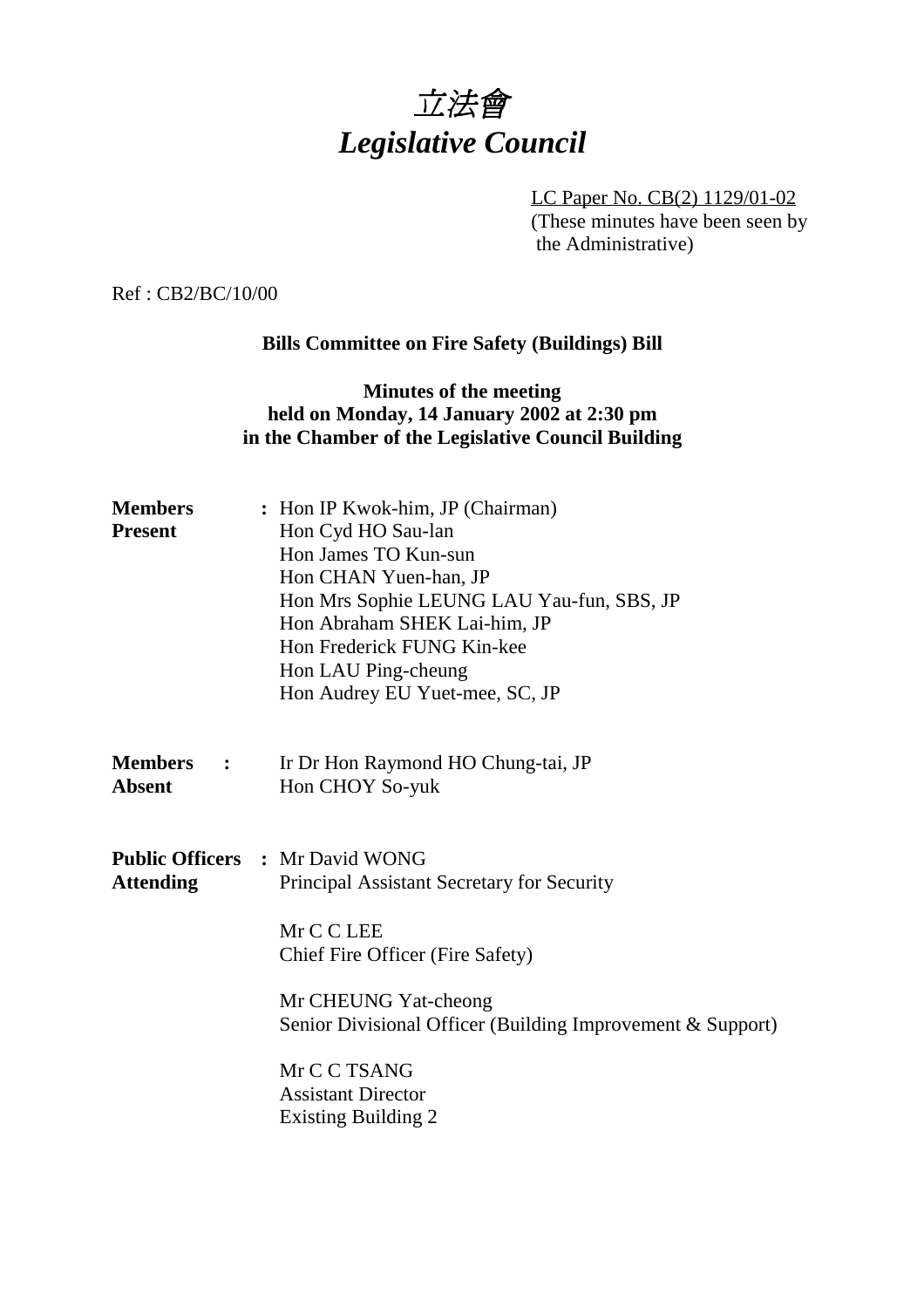|                                      | Mr HO Cham<br><b>Chief Building Surveyor</b><br>Fire Safety |
|--------------------------------------|-------------------------------------------------------------|
|                                      | Mrs Kenny WONG<br>Assistant Director of Home Affairs (4)    |
|                                      | Mr W B MADDAFORD<br>Senior Assistant Law Draftsman          |
|                                      | Ms Stella CHAN<br><b>Government Counsel</b>                 |
|                                      | Mr Damian CHAN<br><b>Assistant Secretary for Security</b>   |
| <b>Clerk</b> in<br><b>Attendance</b> | : Mrs Sharon TONG<br>Chief Assistant Secretary (2) 1        |
| <b>Staff</b> in<br><b>Attendance</b> | : Miss Anita HO<br><b>Assistant Legal Adviser 2</b>         |
|                                      | Miss Mary SO<br>Senior Assistant Secretary (2) 8            |

Action

The Bills Committee deliberated (Index of proceedings attached at **Annex**).

 $- 2 -$ 

2. The Bills Committee requested the Administration to provide a response on addressing the difficulties of recovering costs for upgrading the fire safety standards in the common parts of the buildings from the irresponsible or missing owners concerned. Subject to the Administration's response, the Bills Committee would decide at the next meeting to be held on 5 February 2002 at 10:45 am as to whether the scrutiny of the Bill should be held in abeyance.

3. There being no other business, the meeting ended at 4:02 pm.

Council Business Division 2 Legislative Council Secretariat 19 February 2002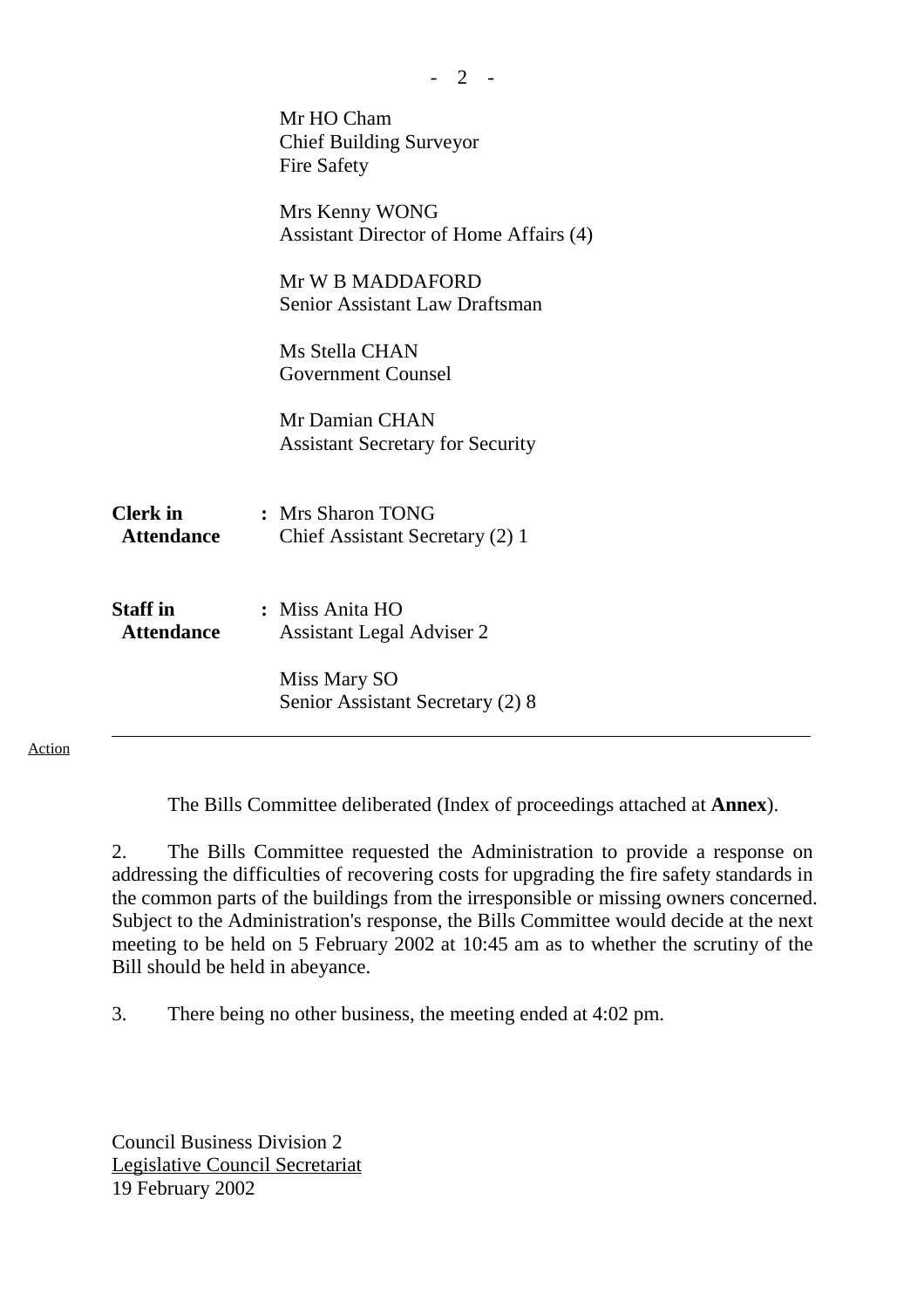## **Proceedings of the meeting of the Bills Committee on Fire Safety (Buildings) Bill on Monday, 14 January 2002, at 2:30 pm in the Chamber of the Legislative Council Building**

| <b>Time</b>   | <b>Speaker</b>     | Subject(s)                                                                                                                                                                                                                                                                                                                                                                                                                                                                                                                                                                                                                                                                                                                                                                                                           | <b>Action</b> |
|---------------|--------------------|----------------------------------------------------------------------------------------------------------------------------------------------------------------------------------------------------------------------------------------------------------------------------------------------------------------------------------------------------------------------------------------------------------------------------------------------------------------------------------------------------------------------------------------------------------------------------------------------------------------------------------------------------------------------------------------------------------------------------------------------------------------------------------------------------------------------|---------------|
|               |                    |                                                                                                                                                                                                                                                                                                                                                                                                                                                                                                                                                                                                                                                                                                                                                                                                                      | required      |
| $0000 - 0320$ | Chairman           | Welcoming remarks and way forward                                                                                                                                                                                                                                                                                                                                                                                                                                                                                                                                                                                                                                                                                                                                                                                    |               |
| 0321 - 0331   | Hon Frederick FUNG | Ditto                                                                                                                                                                                                                                                                                                                                                                                                                                                                                                                                                                                                                                                                                                                                                                                                                |               |
| $0332 - 0373$ | Chairman           | Ditto                                                                                                                                                                                                                                                                                                                                                                                                                                                                                                                                                                                                                                                                                                                                                                                                                |               |
| 0374 - 0403   | Hon Frederick FUNG | Ditto                                                                                                                                                                                                                                                                                                                                                                                                                                                                                                                                                                                                                                                                                                                                                                                                                |               |
| 0404 - 0423   | Chairman           | Ditto                                                                                                                                                                                                                                                                                                                                                                                                                                                                                                                                                                                                                                                                                                                                                                                                                |               |
| $0424 - 0451$ | Hon Frederick FUNG | Ditto                                                                                                                                                                                                                                                                                                                                                                                                                                                                                                                                                                                                                                                                                                                                                                                                                |               |
| $0452 - 0901$ | Admin              | Briefing on the Administration's response to the<br>following suggestion raised by the Bills<br>Committee on 12 October 2001 - To make an<br>reference to an arrangement under consideration<br>by the Buildings Department whereby orders<br>issued by the Director of Buildings (D of B) for<br>the purpose of timely maintenance would no<br>longer be the Owners' Corporations (OCs) but to<br>individual owners and that D of B might place a<br>legal charge registrable against the title with the<br>Lands Registry of those owners who refused or<br>failed to pay their shares of the costs incurred in<br>upgrading the fire safety standards in the<br>common parts of the their buildings, and to<br>incorporate the arrangement in the Bill as far as<br>practicable (LC Paper No. CB(2)709/01-02(01)) |               |
| 0902 - 0920   | Hon Frederick FUNG | Possibility of linking the commencement date of<br>the Bill with that of the amendment to the<br>Building Management Ordinance to enable OCs<br>to apply for loans from the Comprehensive<br>Building Safety Improvement Loan Scheme<br>(BSILS) to cover the shares that should have<br>been borne by the irresponsible or missing<br>and to make possible in such<br>owners,<br>circumstances the registration of charges against<br>those irresponsible and missing owners' titles as<br>a form of security                                                                                                                                                                                                                                                                                                        |               |
| 0921 - 1038   | Admin              | Ditto                                                                                                                                                                                                                                                                                                                                                                                                                                                                                                                                                                                                                                                                                                                                                                                                                |               |
| 1039 - 1301   | Ms Audrey EU       | Workability of the OCs to place a legal charge<br>registrable against the title with the Lands<br>Registry of those owners who refused or failed<br>to pay their shares of the costs in upgrading the<br>fire safety standards in the common parts of<br>their buildings for the purpose of recovering<br>costs from irresponsible owners                                                                                                                                                                                                                                                                                                                                                                                                                                                                            |               |
| 1302 - 1330   | Chairman           | Ditto                                                                                                                                                                                                                                                                                                                                                                                                                                                                                                                                                                                                                                                                                                                                                                                                                |               |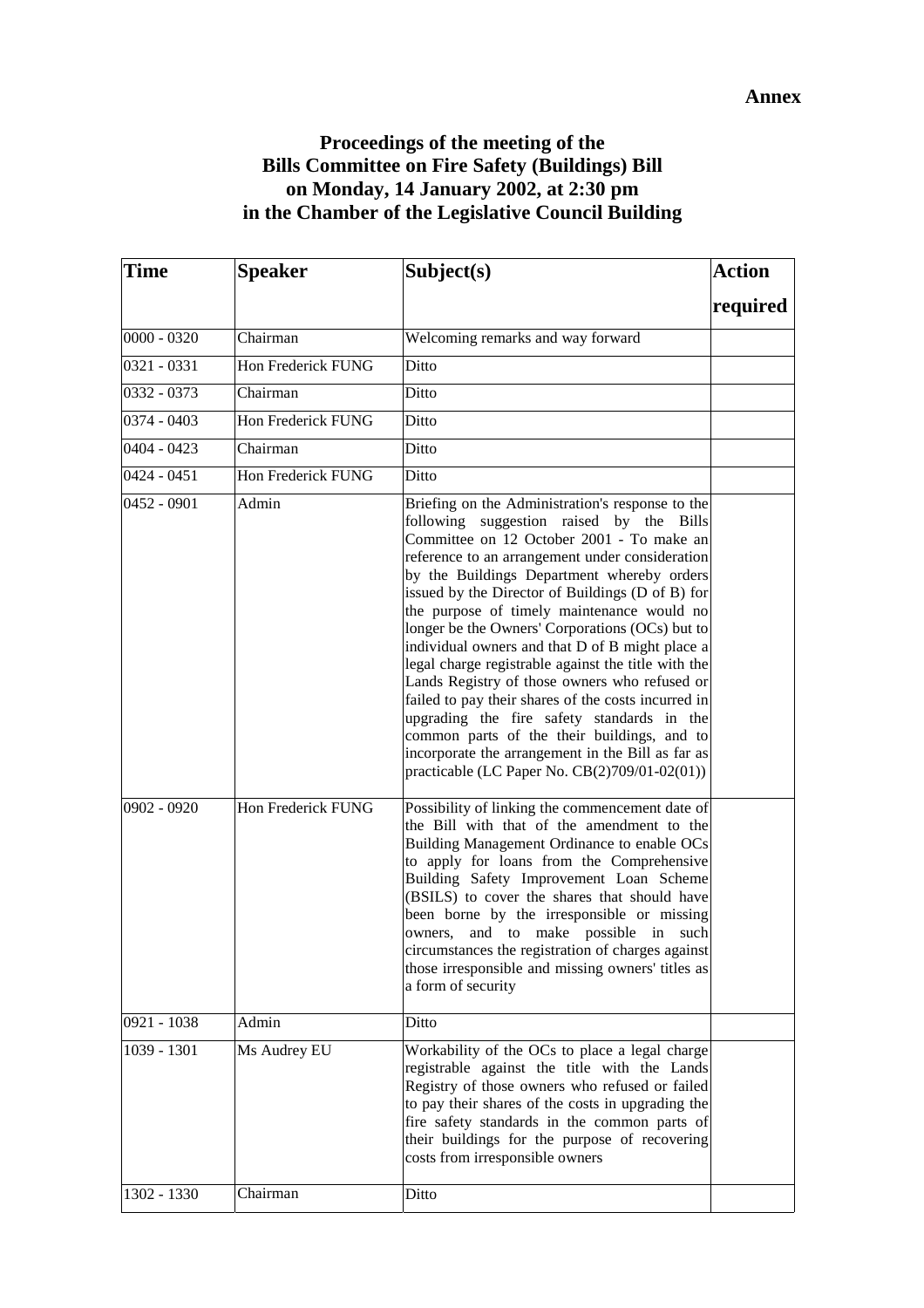| 1331 - 1925   | Admin            | Ditto                                                                                                                                                                                                                                                                                                                                       |  |
|---------------|------------------|---------------------------------------------------------------------------------------------------------------------------------------------------------------------------------------------------------------------------------------------------------------------------------------------------------------------------------------------|--|
| 1926 - 2035   | Ms Audrey EU     | Ditto                                                                                                                                                                                                                                                                                                                                       |  |
| 2036 - 2305   | Chairman         | Ditto                                                                                                                                                                                                                                                                                                                                       |  |
| $2306 - 2720$ | Admin            | Ditto                                                                                                                                                                                                                                                                                                                                       |  |
| 2721 - 2852   | Ms Audrey EU     | Ditto                                                                                                                                                                                                                                                                                                                                       |  |
| 2853 - 3032   | Chairman         | Possibility of the Administration bearing the<br>costs incurred for upgrading the fire safety<br>standards in the common parts of the buildings<br>that should have been borne by the irresponsible<br>or missing owners                                                                                                                    |  |
| $3033 - 3252$ | Admin            | Ditto                                                                                                                                                                                                                                                                                                                                       |  |
| $3253 - 3351$ | Chairman         | Ditto                                                                                                                                                                                                                                                                                                                                       |  |
| 3352 - 3445   | Admin            | Ditto                                                                                                                                                                                                                                                                                                                                       |  |
| 3446 - 3453   | Chairman         | Ditto                                                                                                                                                                                                                                                                                                                                       |  |
| 3454 - 3806   | Admin            | Reasons why it was not appropriate for the<br>undertake<br>Administration to<br>fire<br>safety<br>improvement works to the common parts of the<br>buildings on behalf of non-compliant owners                                                                                                                                               |  |
| 3807 - 3910   | Chairman         | Concerned about the smooth implementation<br>of the Bill if a particular building covered by the<br>Bill had no OC and where there were non-<br>compliant owners despite having OCs                                                                                                                                                         |  |
| $3911 - 4042$ | Admin            | Ditto                                                                                                                                                                                                                                                                                                                                       |  |
| $4043 - 4123$ | Chairman         | Ditto                                                                                                                                                                                                                                                                                                                                       |  |
| 4124 - 4156   | Admin            | Ditto                                                                                                                                                                                                                                                                                                                                       |  |
| 4157 - 4202   | Chairman         | Ditto                                                                                                                                                                                                                                                                                                                                       |  |
| $4203 - 4205$ | Admin            | Ditto                                                                                                                                                                                                                                                                                                                                       |  |
| 4206 - 4239   | Chairman         | Ditto                                                                                                                                                                                                                                                                                                                                       |  |
| 4240 - 4319   | Admin            | Ditto                                                                                                                                                                                                                                                                                                                                       |  |
| 4320 - 4535   | Mrs Sophie LEUNG | Proposal of the Administration tracking down<br>those owners who refused or failed to pay their<br>shares of the costs incurred in upgrading the fire<br>safety standards in the common parts of the their<br>buildings, failing which, requiring occupiers of<br>the flats owned by the irresponsible owners to<br>pay the aforesaid costs |  |
| 4536 - 4812   | Admin            | Ditto                                                                                                                                                                                                                                                                                                                                       |  |
| 4813 - 4859   | Mrs Sophie LEUNG | Workability of the OCs to place a legal charge<br>registrable against the title with the Lands<br>Registry of those owners who refused or failed<br>to pay their shares of the costs in upgrading the<br>fire safety standards in the common parts of<br>their buildings for the purpose of recovering<br>costs from irresponsible owners   |  |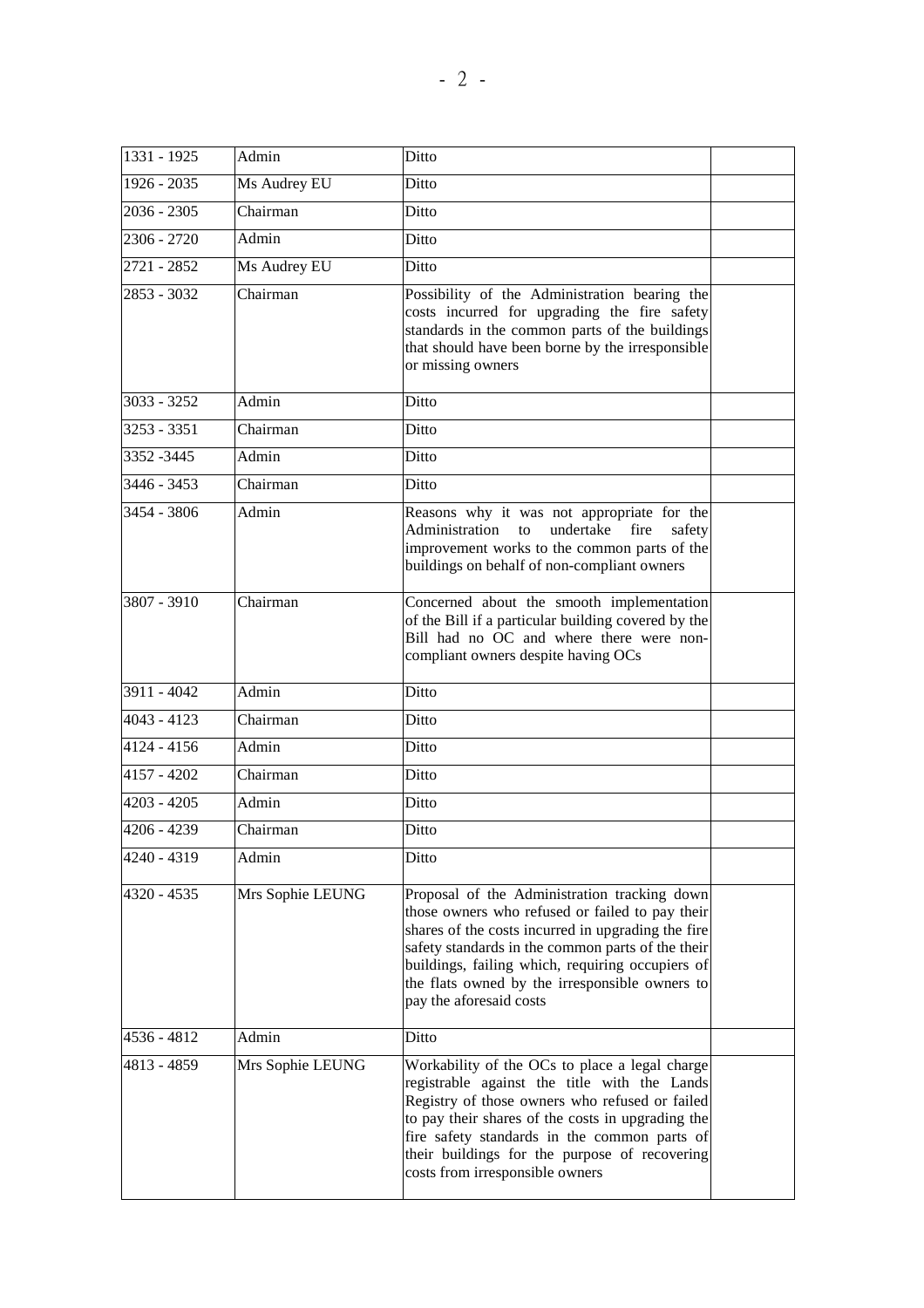| 4900 - 4925                    | Admin              | Ditto                                                                                                                                                                                                                                                                                                                                                                                                                                                                                                         |  |
|--------------------------------|--------------------|---------------------------------------------------------------------------------------------------------------------------------------------------------------------------------------------------------------------------------------------------------------------------------------------------------------------------------------------------------------------------------------------------------------------------------------------------------------------------------------------------------------|--|
| 4926 - 4939                    | Mrs Sophie LEUNG   | Ditto                                                                                                                                                                                                                                                                                                                                                                                                                                                                                                         |  |
| 4940 - 4958                    | Admin              | Ditto                                                                                                                                                                                                                                                                                                                                                                                                                                                                                                         |  |
| 4959 - 5123                    | Chairman           | Ditto                                                                                                                                                                                                                                                                                                                                                                                                                                                                                                         |  |
| 5124 - 5149                    | Admin              | Ditto                                                                                                                                                                                                                                                                                                                                                                                                                                                                                                         |  |
| 5150 - 5259                    | Mrs Sophie LEUNG   | Ditto                                                                                                                                                                                                                                                                                                                                                                                                                                                                                                         |  |
| 5300 - 5451                    | Miss CHAN Yuen-han | Lack of support to OCs by the Home Affairs<br>Department (HAD) on building management<br>and maintenance                                                                                                                                                                                                                                                                                                                                                                                                      |  |
| 5452 - 5516                    | Chairman           | Concerned about the smooth implementation of<br>the Bill, even if the proposal of allowing OCs to<br>place a legal charge registrable against the title<br>with the Lands Registry of those owners who<br>refused or failed to pay their shares of the costs<br>in upgrading the fire safety standards in the<br>common parts of their buildings for the purpose<br>of recovering costs from these irresponsible<br>owners was workable, as the majority of<br>buildings covered by the Bill did not have OCs |  |
| 5517 - 5522                    | Miss CHAN Yuen-han | Ditto                                                                                                                                                                                                                                                                                                                                                                                                                                                                                                         |  |
| 5523 - 5715                    | Mr Frederick FUNG  | Ditto                                                                                                                                                                                                                                                                                                                                                                                                                                                                                                         |  |
| 5716 - 5915                    | Ms Audrey EU       | Reiterated the concern about the workability of<br>the OCs to place a legal charge registrable<br>against the title with the Lands Registry of those<br>owners who refused or failed to pay their shares<br>of the costs in upgrading the fire safety<br>standards in the common parts of their buildings<br>for the purpose of recovering costs from<br>irresponsible owners                                                                                                                                 |  |
| 5916 - 010247                  | Chairman           | Reiterated<br>the<br>about<br>concern<br>the<br>smooth<br>implementation of the Bill if the Administration<br>refused to bear the costs incurred for upgrading<br>the fire safety standards in the common parts of<br>the buildings that should have been borne by the<br>irresponsible or missing owners                                                                                                                                                                                                     |  |
| 010248 - 010724 Admin          |                    | Provision of support by HAD to building<br>owners                                                                                                                                                                                                                                                                                                                                                                                                                                                             |  |
| 010725 - 010807 Chairman       |                    | Ditto                                                                                                                                                                                                                                                                                                                                                                                                                                                                                                         |  |
| 010808 - 010932   Ms Audrey EU |                    | Whether or not to suspend the scrutiny of the<br>Bill until the issue on recovering the costs<br>incurred for upgrading the fire safety standards<br>in the common parts of the buildings from the<br>missing or irresponsible owners concerned was<br>fully addressed                                                                                                                                                                                                                                        |  |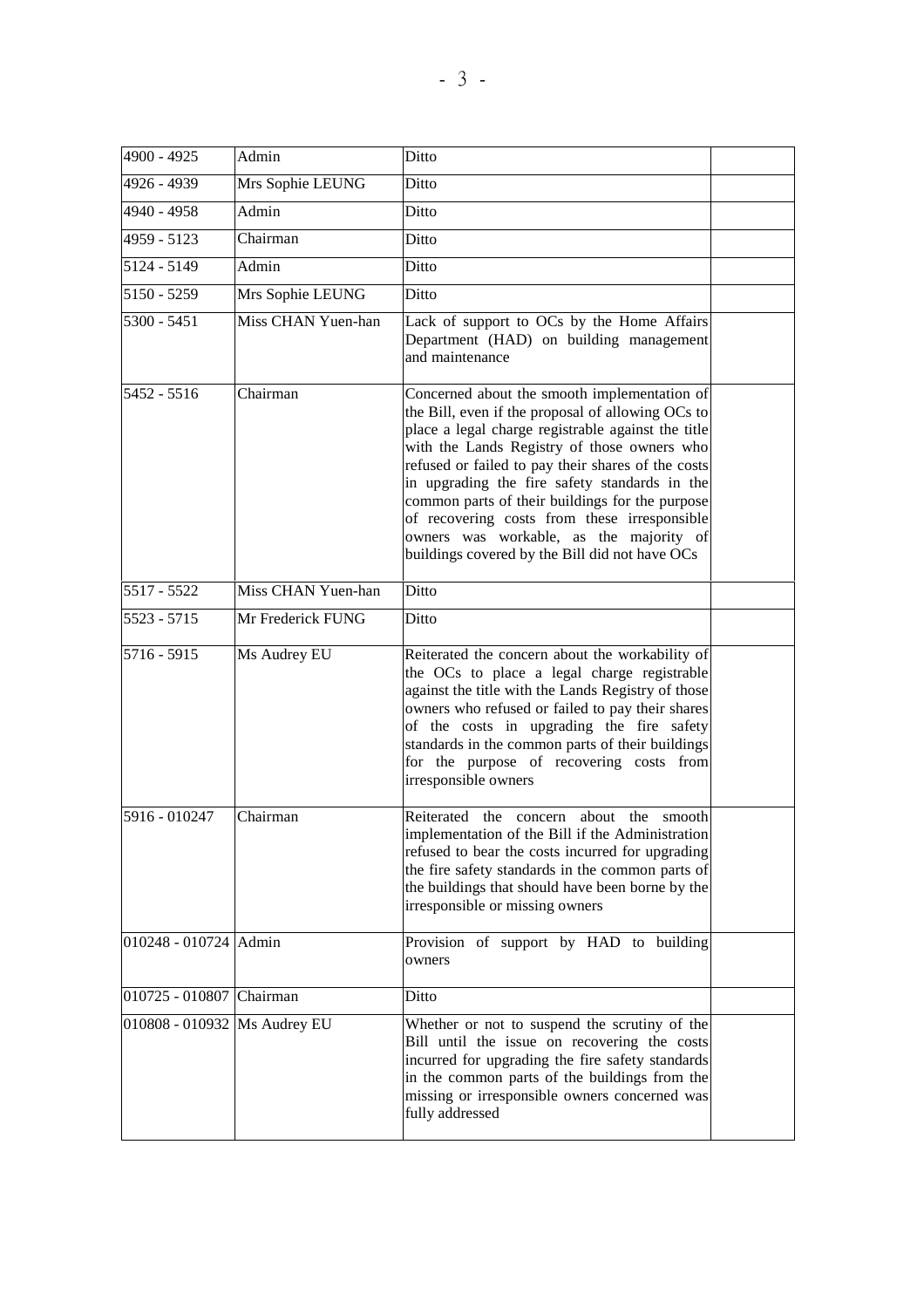| 010933 - 011256 Admin    |                                    | Stated the necessity of introducing the Bill                                                                                                                                                                                                                                                                                                                                                                                                                   |  |
|--------------------------|------------------------------------|----------------------------------------------------------------------------------------------------------------------------------------------------------------------------------------------------------------------------------------------------------------------------------------------------------------------------------------------------------------------------------------------------------------------------------------------------------------|--|
|                          | 011257 - 011424 Miss CHAN Yuen-han | Suggested<br>should<br>that<br>HAD<br>the<br>bear<br>responsibility for recovering the costs incurred<br>for upgrading the fire safety standards in the<br>common parts of the buildings from the missing<br>or irresponsible owners concerned                                                                                                                                                                                                                 |  |
| 011425 - 011559 Chairman |                                    | Reiterated that the Administration should not<br>place the responsibility on OCs to recover the<br>costs incurred for upgrading the fire safety<br>standards in the common parts of the buildings<br>from the missing or irresponsible owners<br>concerned                                                                                                                                                                                                     |  |
| 011600 - 011903 ALA      |                                    | Duties and liabilities of OCs, in particular in<br>respect of those missing or irresponsible<br>owners, had not been clearly spelt out in the Bill                                                                                                                                                                                                                                                                                                             |  |
|                          | 011904 - 011947 Miss CHAN Yuen-han | Whether or not to wait until the amendment to<br>the Building Management Ordinance to enable<br>OCs to apply for loans from BSILS to cover the<br>shares that should have been borne by the<br>irresponsible or missing owners, and to make<br>possible in such circumstances the registration<br>of charges against those irresponsible and<br>missing owners' titles as a form of security,<br>came into operation before continuing scrutiny<br>of the Bill |  |
| 011948 - 012037 Chairman |                                    | Timetable for introducing the amendment to the<br>Building Management Ordinance to enable OCs<br>to apply for loans from BSILS to cover the<br>shares that should have been borne by the<br>irresponsible or missing owners, and to make<br>possible in such circumstances the registration<br>of charges against those irresponsible and<br>missing owners' titles as a form of security                                                                      |  |
| 012038 - 012210 Admin    |                                    | Ditto                                                                                                                                                                                                                                                                                                                                                                                                                                                          |  |
| 012211 - 012311 Chairman |                                    | Ditto                                                                                                                                                                                                                                                                                                                                                                                                                                                          |  |
|                          | 012312 - 012358 Miss CHAN Yuen-han | Suggested to suspend scrutiny of the Bill. In<br>the meantime, the Administration should step up<br>actions to ensure that building owners and<br>occupiers complied with the existing fire safety<br>requirements                                                                                                                                                                                                                                             |  |
| 012359 - 012417 Chairman |                                    | Ditto                                                                                                                                                                                                                                                                                                                                                                                                                                                          |  |
| 012418 - 012558 Admin    |                                    | Ditto                                                                                                                                                                                                                                                                                                                                                                                                                                                          |  |
| 012559 - 012809 Chairman |                                    | Ditto                                                                                                                                                                                                                                                                                                                                                                                                                                                          |  |
|                          | 012810 - 012840 Miss CHAN Yuen-han | Requested that Home Affairs Bureau should be<br>represented at future meetings of the Bills<br>Committee                                                                                                                                                                                                                                                                                                                                                       |  |